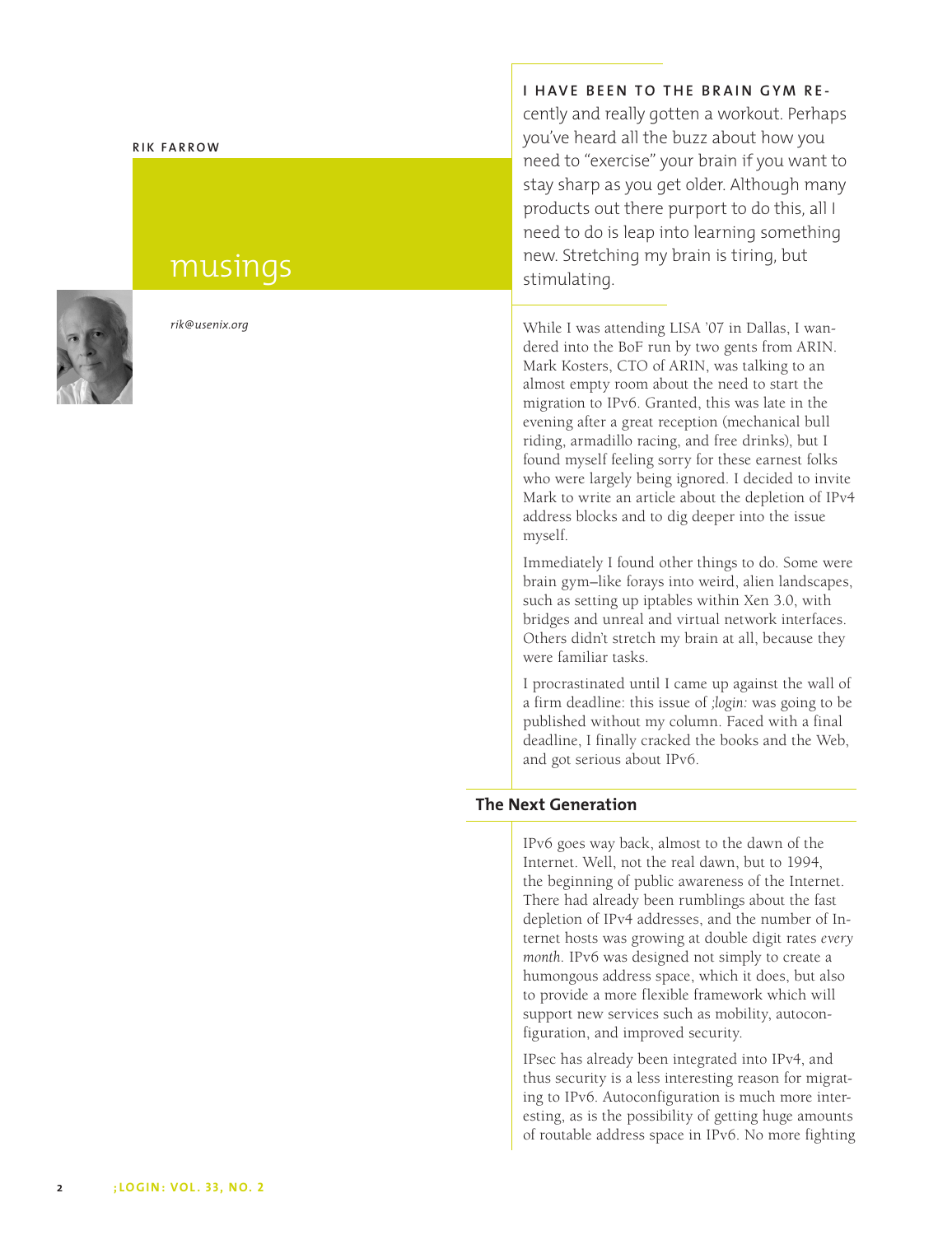with RIRs (Regional Internet Registries) to get a scrawny /24; register now, and get more host addresses than even Google currently needs.

I won't attempt to repeat the arguments that Kosters makes in his article. IPv4 address blocks are vanishing rapidly, and that will make it more difficult for you to get the IPv4 address space you or your organization needs. I also believe it will lead to, at the least, a gray market in IPv4 addresses, as hoarded address space gets auctioned off. Seems silly to me to get involved with another sordid affair, with domain squatters replaced with v4 address brokers, when an almost unlimited number of IPv6 addresses are available.

Instead, I'd like to point you in the direction of some resources, as well as to amuse you with my own attempts to use IPv6.

## **Transition**

If you travel back in time far enough or are really an Internet pioneer, you will know of the original flag day. On that day (January 1, 1983), the Network Control Protocol (NCP) could no longer be used within ARPANET and TCP/IP was the only acceptable protocol. Now, imagine for a moment making a similar transition from IPv4 to IPv6.

Okay, that's long enough. We really don't want to go there, and neither did the designers of IPv6. They provided a number of transition mechanisms, including dual-stack hosts and routers and various forms of tunneling. I found a couple of books [1, 2], chose the smaller one, started reading, and quickly learned how I could start using IPv6.

Of the three methods that looked relatively easy, 6to4 tunneling interested me the most. Teredo, a method of tunneling IPv6 packets within UDP packets, has the disadvantage that its main purpose is to make IPv6 accessible to people using NAT or behind stateful firewalls. Teredo uses relay servers, one type for encapsulation and another for both registration and getting clients to set up state to the relay servers. Teredo sets up globally routable IPv6 addresses for systems behind NAT or firewalls. Microsoft has added this capability to Vista, and it can be added to XP. If you are a control freak, like firewalls, or are merely paranoid, you may wish to block this behavior [3].

Then there are tunnel brokers, organizations such as www.sixxs.net, which will match you up with tunnel providers if you are an ISP, and even set up your own tunnel right from your PC. I found myself a bit wary of this approach as well, but would have gone this route if my ISP still was set up to use this.

6to4 tunneling, on the other hand, is something you can do yourself as long as you have a public IPv4 address that you can use, and a Linux or BSD system handy. I plugged a laptop loaded with Ubuntu into the hub outside my firewall, gave it a static IP address, started hacking away . . .

And ran into problems immediately. There really isn't a lot of info about configuring Linux systems for 6to4 on the Net, and even less about debugging your setup. 6to4 tunnels IPv6 packets within IPv4 packets using protocol 41. Like Teredo, this system relies on public relays, but they work quite differently. One set of relays advertises a route to 2002::/16, and these routers convert IPv6 packets destined for your 6to4 tunnel to IPv4 packets destined for the IPv4 address of your tunnel. The other set of relays consists of systems advertising 192.88.99.1/32, an anycast route (see the February 2008 *;login:* article about anycasting). These systems convert the IPv4 packets you send into IPv6 packets and forward them onto the IPv6-capable Internet.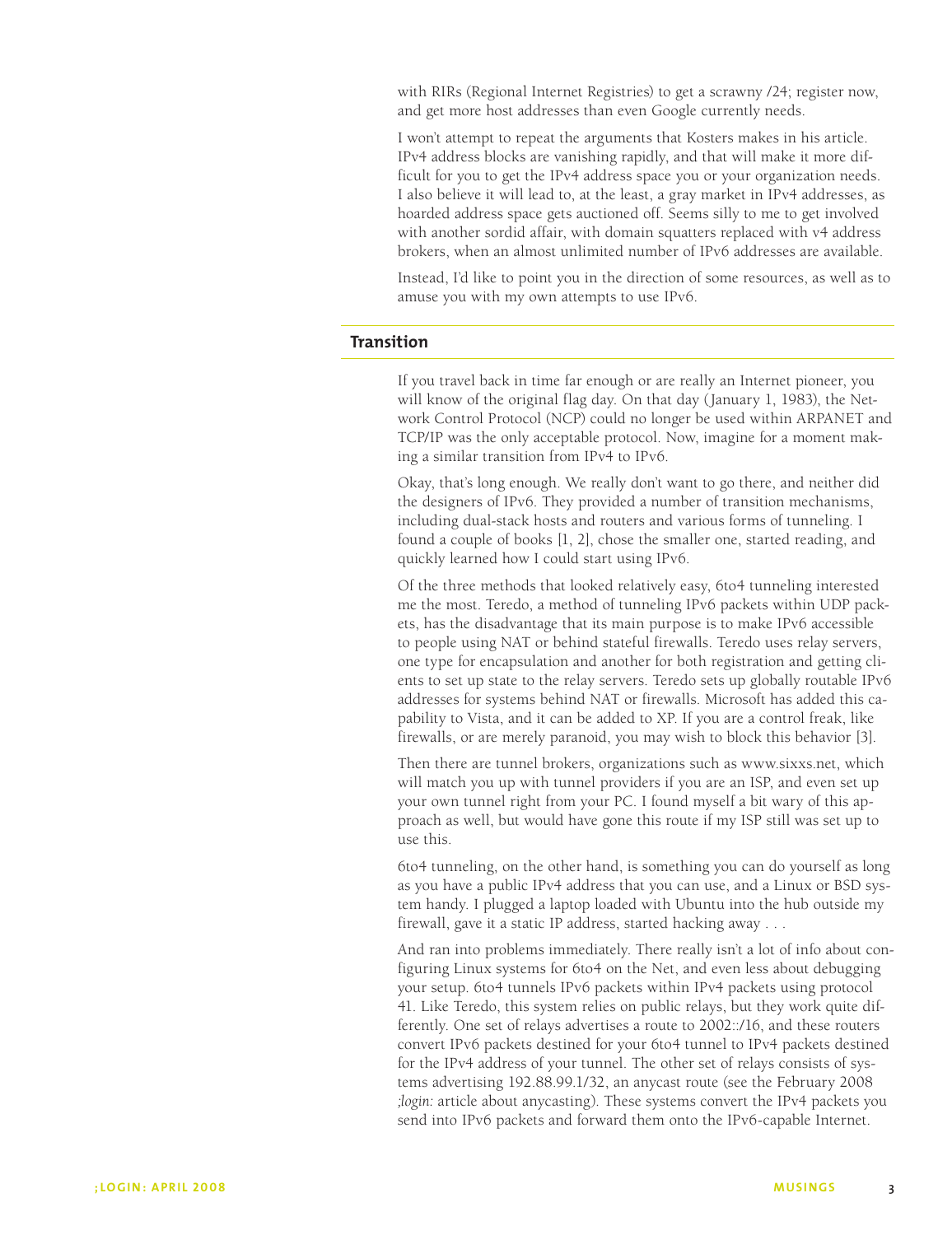You do need to learn something about IPv6 addresses to work with 6to4, but not a lot. Your 6to4 IPv6 address consists of the 2002::/16 prefix and your IPv4 address converted into base 16, something you can easily do with a few lines of Perl (the Net::IP module does the work) or even bash shell scripting:

IPV4=your.address.here PARTS=`echo \$IPV4 | tr . ' '' printf "%02x%02x:%02x%02x\n" \$PARTS

 Then you follow the instructions for setting up the 6to4 tunnel for any recent Linux or BSD variant [4]. So I followed the instructions, tried ping6 www.kame.net (KAME is the group responsible for the BSD implementation of IPv6), and waited for the results—and waited, and waited.

Perhaps the anycast route to 192.88.99.1 doesn't work, I thought. I tried traceroute 192.88.99.1. This stopped before reaching the relay server blocked by an ACL, I suppose. I asked people on other networks to try this as well. I found a couple that worked (Qwest and Sprint networks) and several that didn't (including AT&T, my upstream provider). I also noticed that some routes terminated in Europe.

But perhaps these ISPs are just blocking traceroute. Maybe I had other problems. I did a lookup on www.kame.net, and it turned out that my own ISP doesn't return the AAAA records used for IPv6 addresses. My internal DNS server does, so I just typed in one of the addresses for KAME: 2001:200:0:8000::42. Still not working, and watching tcpdump output showed me that even though ping6 claimed to be sending out packets, I sure couldn't see them.

I was convinced that I had done something wrong with the tunnel or the interface it was using. Linux kernels, like most IPv6 implementations, will automatically assign link-local addresses, beginning with fe80::, to interfaces, and I thought this might be the problem. But IPv6 allows you to assign multiple addresses to each interface, so eth0 with more than one address is not the problem.

Finally, I noticed that I had misentered the command that creates the tunnel. I had carefully converted my IPv4 address into hex, then mistyped that hex when using the ip command, sigh. Once I got that working, ping6 to KAME worked, and I could ping6 a 6to4 tunnel router, 2002:c058:6301::1, as well. Success!

# **The Future**

Obviously, my exercise would have been a lot simpler if my own ISP offered IPv6, but it doesn't. It doesn't even support AAAA records in its DNS server.

I asked Vint Cerf, a big supporter of IPv6, when Google would start advertising AAAA records for its servers. Cerf said that hosts trying to reach Google using IPv6 might not get access because they live in a disconnected IPv6 island, but that Google is working with people on this issue.

There are loads of other issues as well. Dave Piscitello wrote a report for ICANN about support for IPv6 in commercial firewalls, as well as writing an article about it for this issue of *;login:.* The answer at this point is that open source software currently has better support for IPv6 firewalling. Your Linux systems have ip6tables, Mac OS X has ip6fw, and so on. But if your organization relies on a commercial firewall product, support is sketchy.

Besides, if tunnels are available, will you ever have to move to IPv6? I believe that you will, and the sooner you start learning about IPv6, the better it will be for you. Not just avoiding the panic of a personal flag day, when you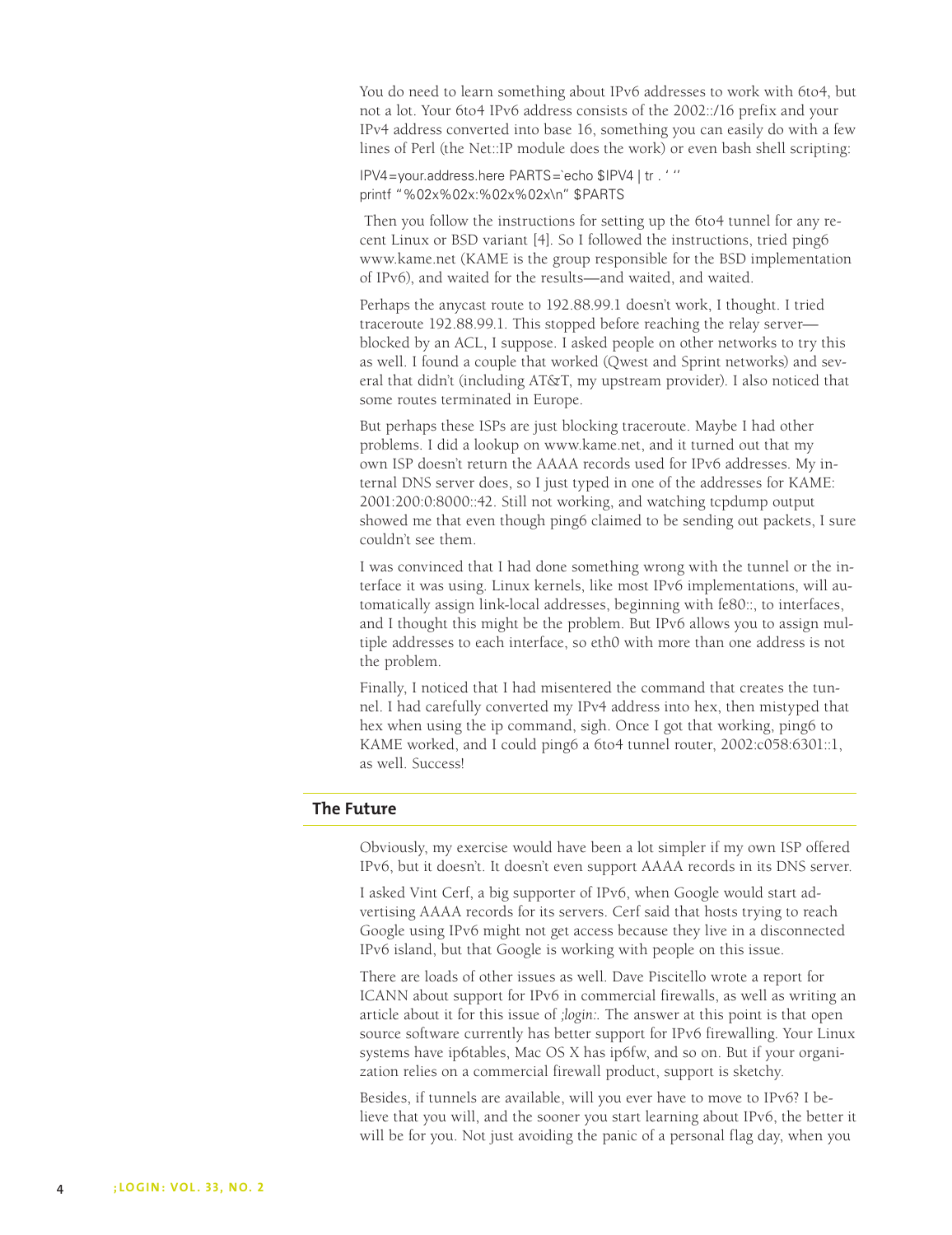hear that management has decided you will transition next week, but also the advantage you can personally gain by becoming familiar with technology that is going to be getting a lot more important in the near future.

Just imagine a future where most people carry around computers that are constantly in contact with the Internet. Oh, yeah, that's right, a good percentage of cell phone users already are carrying around Internet connected computers. In the US, most of these cell-phone users essentially use provider-controlled tunnels. But in China and other parts of the world, cell phones get fully routable IPv6 addresses (there is nothing like RFC1918 private address space in IPv6). There are already more cell phones in the world than IPv4 addresses. Will cell phone users want to tunnel IPv6 over IPv4 to reach your Web site?

Other than the growth of new IPv6 users, there has yet to be an IPv6 killer app. But given the issues with tunneling, as IPv6 users increase a new Internet divide, between the old and the new Internet, might arise.

I suggest taking advantage of the access you already have to computers and network devices that are IPv6-enabled, and learn now, while you are still ahead of the game.

## **The Lineup**

I've already mentioned two articles, the first by Mark Kosters and Megan Kruse of ARIN. NAT (private network addresses: RFC 1918 [5]) and CIDR (Class InterDomain Routing, RFC 1519) have allowed us to cruise along using IPv4 without tremendous pain. And while early projections of IPv4 address depletion had us running out of addresses in 1996, today's projections are a lot more convincing. Kosters and Kruse not only discuss the dire danger, but also tell us more about getting IPv6 addresses.

Dave Piscitello, himself a networking pioneer, had mentioned to me that he had done some research on support for IPv6 in commercial firewalls. I tried some polite armtwisting, with the result that Dave has written a complete description of his research project. The news could be better, but it will get better only when customers start asking for more IPv6 support from firewall vendors.

Next up, Octave Orgeron finishes his series on working with Solaris 10 LDoms. LDoms are interesting even if you don't run Solaris and have the right hardware, because they point the way to future systems with hardware hypervisor support.

Matthew Sacks shares his experiences with working with Linux and VMware. Sacks had encountered problems with VMs crashing because they ran out of memory. He and his co-workers report on their solution here.

Aditya Sood next explains WiFi security. Sood explains its weaknesses and offers suggestions for better WiFi security.

Michael McCool then writes about the issues in achieving high performance on hardware that supports parallel execution. McCool begins by describing the various CPU features that support parallelism, starting with the obvious ones such as multicore processors. But he goes much deeper than that, in the first of several articles we hope to publish about parallel programming.

Filling out the magazine, we have our regular columnists, but no summaries. Strangely enough, no one seems interested in attending conferences or workshops over Christmas vacation, and even shortly thereafter, so this issue of *;login:* is a bit shorter than usual. Have no fear: the next issue will